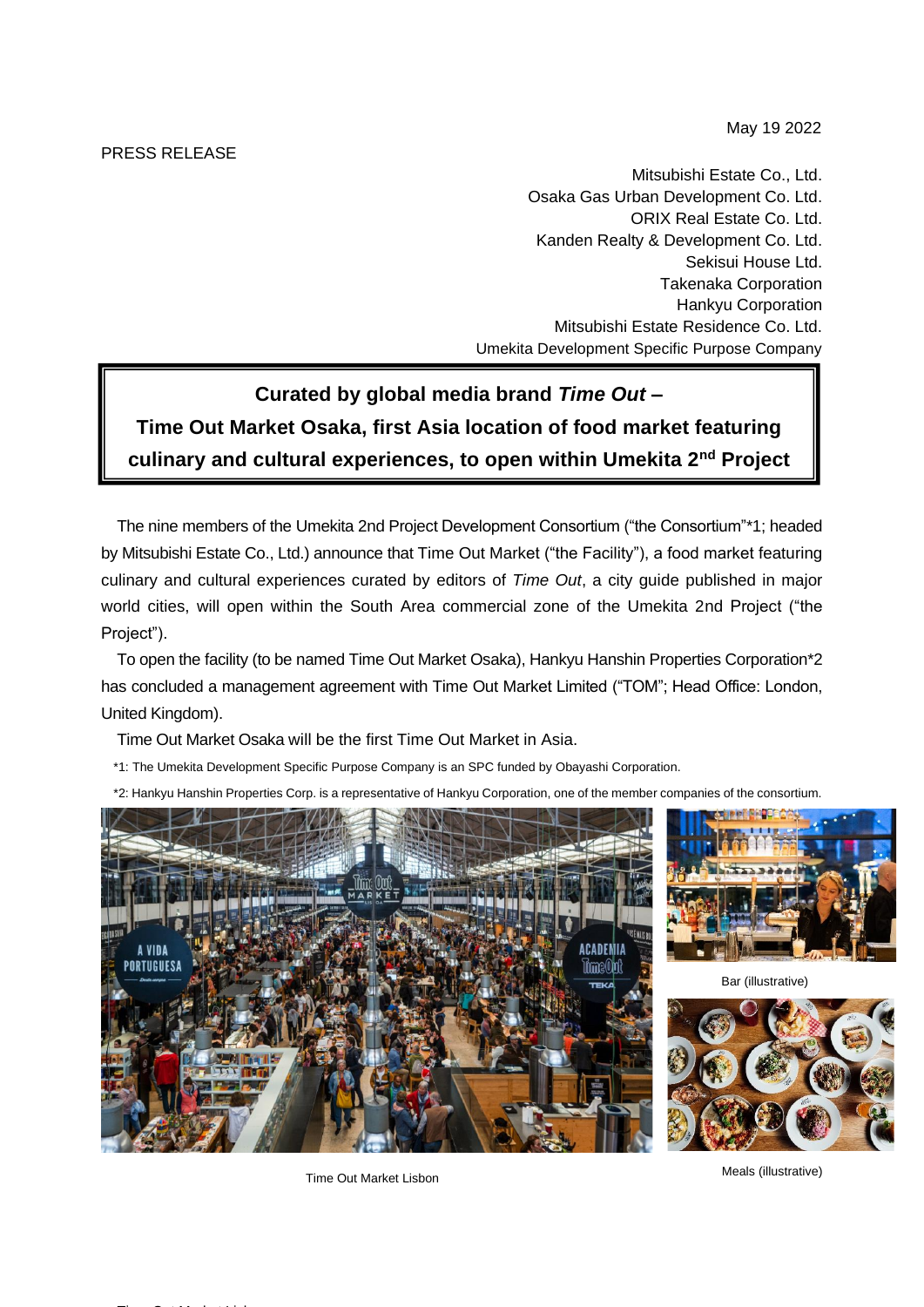## **About Time Out**

*Time Out* was founded in London in 1968 as a guide to experiencing the city (food, culture, entertainment, etc.), and now has media operations in 59 countries and 333 cities. TOM is part of the Time Out Group.

## ▪ **About Time Out Market**

Time Out Market is a food and cultural space curated by *Time Out* editors that brings together a highly selective line-up of chefs, restaurateurs and unique cultural experiences from that city together under one roof. The first Time Out Market opened in 2014 in a historic market hall in Lisbon, quickly turning into the most popular destination in the city. The success of Lisbon brought further expansion, with Time Out Market opening in five major North American cities in 2019 and in Dubai in 2021. More Time Out Market locations are in the pipeline; in addition to Osaka, these include Porto, Abu Dhabi, Prague, London and more.

Time Out Market Osaka will showcase the best food, drink and culture the Kansai region has to offer. The facility will span approximately 3,000 square meters and include a curated mix of 15 of Kansai's top chefs and restaurateurs, and two bars.

The Umekita 2nd Project is characterized by an inclusive style of urban development centered on Umekita Park (provisional name), one of the largest urban parks in the world directly connected to a major railway terminal. With the construction of the new Umekita (Osaka) Underground Station, the district will become a center of interaction for visitors from both Japan and abroad. The opening of Time Out Market, which has a proven track record of success around the world, is expected to attract an international customer base, providing visitors with a gourmet experience distinctive to the Kansai region and offering those working in and around the district and local residents alike the opportunity to interact with people from around the world through food.

Details of the facility will be announced as soon as they are finalized.

ENDS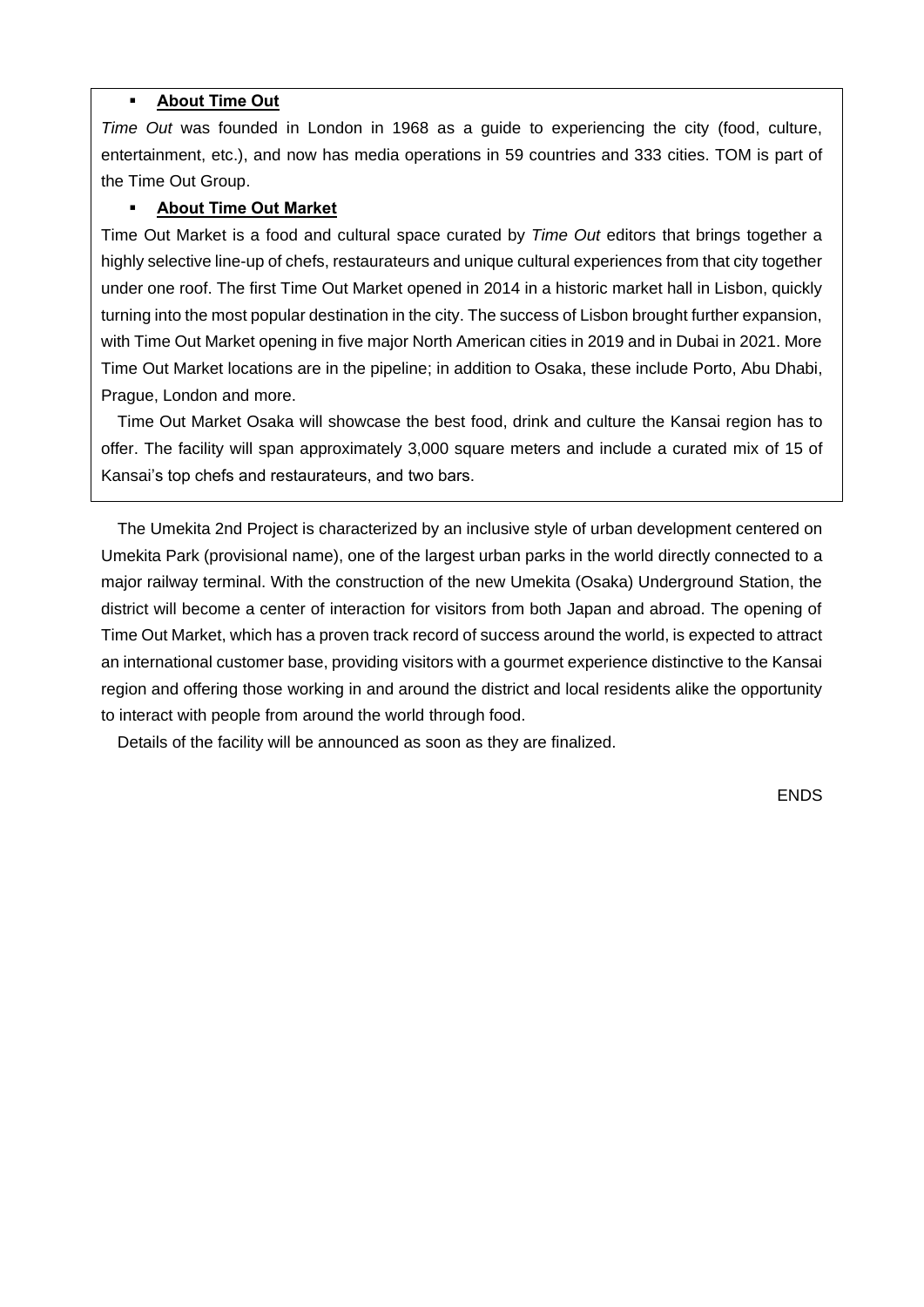## **(FOR REFERENCE) OUTLINE OF THE UMEKITA 2nd PROJECT**

| <b>NAME</b>     | Umekita 2nd Project                                                          |  |  |
|-----------------|------------------------------------------------------------------------------|--|--|
| <b>LOCATION</b> | Osaka Station Kita Ofuka West District in the area for the Land Readjustment |  |  |
|                 | Project                                                                      |  |  |
| AREA            | Ca. 91,150 m2 (including urban park)                                         |  |  |

URBAN PARK (Umekita Park (provisional name))

 $PARK AREA$   $Ca. 45,000 m2$ 

PRIVATE RESIDENCES

|                             | <b>South District</b>                                                                                          | <b>North District</b>                           | <b>South District</b>                           | <b>North District</b>                                            |  |  |
|-----------------------------|----------------------------------------------------------------------------------------------------------------|-------------------------------------------------|-------------------------------------------------|------------------------------------------------------------------|--|--|
|                             | Rental building                                                                                                | Rental building                                 | Subdivided building                             | Subdivided building                                              |  |  |
| <b>SITE AREA</b>            | Ca. 25,260 m2                                                                                                  | Ca. 8,400 m2                                    | Ca. 5,170 m2                                    | Ca. 7,320 m2                                                     |  |  |
| <b>FLOOR</b><br><b>AREA</b> | Ca. 314,250 m2                                                                                                 | Ca. 64,200 m2                                   | Ca. 93,000 m2                                   | Ca. 72,600 m2                                                    |  |  |
| <b>NUMBERT</b><br>OF FLOORS | <b>West Building</b>                                                                                           | 26 floors above<br>ground, 3<br>basement floors | 51 floors above<br>ground, 2 basement<br>floors | 46 floors above<br>ground                                        |  |  |
|                             | 39 floors above                                                                                                |                                                 |                                                 |                                                                  |  |  |
|                             | ground, 3<br>basement floors<br>East Building<br>28 floors above                                               |                                                 |                                                 |                                                                  |  |  |
|                             | ground, 3<br>basement floors                                                                                   |                                                 |                                                 |                                                                  |  |  |
| <b>OVERALL</b>              |                                                                                                                |                                                 |                                                 |                                                                  |  |  |
| <b>DESIGN</b>               | Nikken Sekkei Ltd., Mitsubishi Jisho Design Inc.                                                               |                                                 |                                                 |                                                                  |  |  |
| <b>SUPERVISION</b>          |                                                                                                                |                                                 |                                                 |                                                                  |  |  |
| <b>DESIGN</b>               | Mitsubishi Jisho<br>Design Inc.;<br>Nikken Sekkei<br>Ltd.; Obayashi<br>Corporation;<br>Takenaka<br>Corporation | Nikken Sekkei<br>Ltd.; Takenaka<br>Corporation  | <b>TBD</b>                                      | Takenaka<br>Corporation; Nikken<br><b>Housing System</b><br>Ltd. |  |  |
| <b>SUPERVISION</b>          | Mitsubishi Jisho<br>Design Inc.;<br>Nikken Sekkei Ltd.                                                         | Nikken Sekkei Ltd.                              | <b>TBD</b>                                      | <b>TBD</b>                                                       |  |  |
| CONSTRUCTION                | Umekita 2nd Project Joint Venture<br>(Takenaka Corporation; Obayashi Corporation)                              |                                                 |                                                 |                                                                  |  |  |